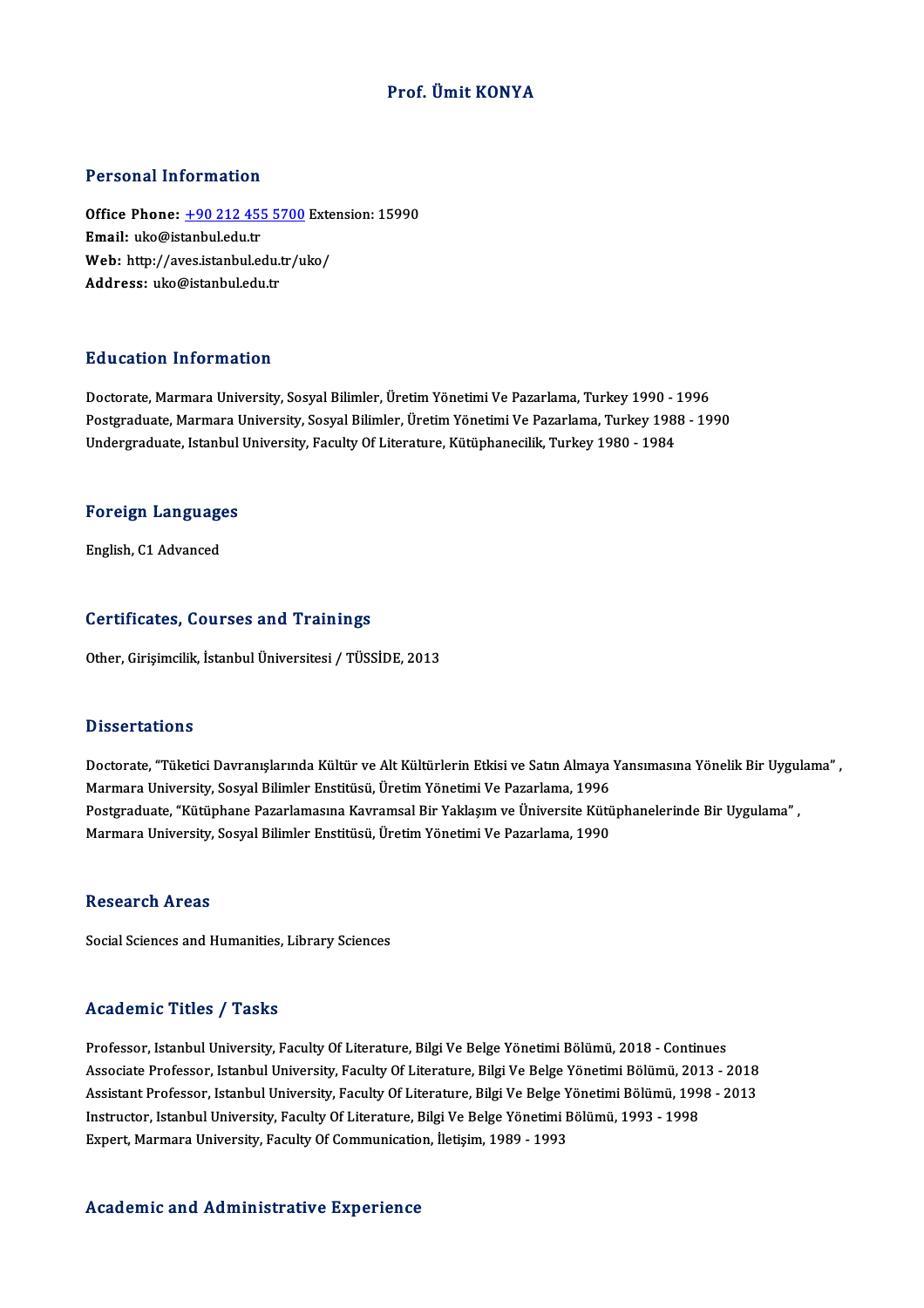Head of Department, Istanbul University, Faculty Of Literature, Bilgi Ve Belge Yönetimi Bölümü, 2020 - Continues<br>Felsüke Kumılu Üyesi, Istanbul University, Faculty Of Literature, Bilgi Ve Belge Yönetimi Bölümü, 2020 - Cont Head of Department, Istanbul University, Faculty Of Literature, Bilgi Ve Belge Yönetimi Bölümü, 2020 - Continues<br>Fakülte Kurulu Üyesi, Istanbul University, Faculty Of Literature, Bilgi Ve Belge Yönetimi Bölümü, 2020 - Cont Head of Department, Istanbul University, Faculty Of Literature, Bilgi Ve Belge Yönetimi Bölümü, 2020 - Continues<br>Fakülte Kurulu Üyesi, Istanbul University, Faculty Of Literature, Bilgi Ve Belge Yönetimi Bölümü, 2020 - Cont Fakülte Kurulu Üyesi, Istanbul University, Faculty Of Literature, Bilgi Ve Belge Yönetimi Bölümü, 2020 - Continues<br>Head of Department, Istanbul University, Faculty Of Literature, Bilgi Ve Belge Yönetimi Bölümü, 2015 - Cont Head of Department, Istanbul University, Faculty Of Literature, Bilgi Ve Belge Yönetimi Bölümü, 2015 - Contir<br>Deputy Head of Department, Istanbul University, Faculty Of Literature, Bilgi Ve Belge Yönetimi Bölümü, 2015<br>Head Head of Department, Istanbul University, Faculty Of Literature, Bilgi Ve Belge Yönetimi Bölümü, 2005 - 2006<br>Courses

Bilgi Merkezlerinde Bilgi Yönetimi, Postgraduate, 2020 - 2021 Sosyal Girişimcilik, Doctorate, 2020 - 2021 Bilgi Merkezlerinde Bilgi Yönetimi, Postgraduate, 2020 - 2021<br>Sosyal Girişimcilik, Doctorate, 2020 - 2021<br>Bilgi Merkezlerinde Pazarlama İletişimi, Doctorate, 2020 - 2021<br>Bilgi Higmatlarinin Pazarlanması, Undergraduate, 202 Sosyal Girişimcilik, Doctorate, 2020 - 2021<br>Bilgi Merkezlerinde Pazarlama İletişimi, Doctorate, 2020 - 2021<br>Bilgi Hizmetlerinin Pazarlanması, Undergraduate, 2020 - 2021<br>Bilgi Yönetimi I. Rostanaduate, 2020 - 2021 Bilgi Merkezlerinde Pazarlama İletişimi, Doc<br>Bilgi Hizmetlerinin Pazarlanması, Undergrad<br>Bilgi Yönetimi I, Postgraduate, 2020 - 2021<br>Vitandua Belgeler, Undergraduate, 2013 - 24 Bilgi Hizmetlerinin Pazarlanması, Undergraduate, 2020 - 2021<br>Bilgi Yönetimi I, Postgraduate, 2020 - 2021<br>Kitapdışı Belgeler, Undergraduate, 2013 - 2014<br>Milli Kütüphane, Undergraduate, 2013 - 2014 Kitapdışı Belgeler, Undergraduate, 2013 - 2014 Bilgi Belge Merkezi Yönetimi II, Undergraduate, 2013 - 2014

### Advising Theses

Advising Theses<br>KONYA Ü., Türkiye'de Üniversite Kütüphanelerinin Gece Hizmeti Vermesinin Kullanıcı Memnuniyeti Açısından Önemi:<br>İstanbul Telmik Üniversitesi Mustafa İnan Kütüphanesi'nde Bir İnseleme Bestaraduata B.Tan(Stud ISTANDING I ISSSES<br>KONYA Ü., Türkiye'de Üniversite Kütüphanelerinin Gece Hizmeti Vermesinin Kullanıcı Memnuniyeti Açısından (<br>İstanbul Teknik Üniversitesi Mustafa İnan Kütüphanesi'nde Bir İnceleme, Postgraduate, B.Tan(Stud KONYA Ü., Türkiye'de Üniversite Kütüphanelerinin Gece Hizmeti Vermesinin Kullanıcı Memnuniyeti Açısından Önemi<br>İstanbul Teknik Üniversitesi Mustafa İnan Kütüphanesi'nde Bir İnceleme, Postgraduate, B.Tan(Student), 2019<br>KONY İstanbul Teknik Üniversitesi Mustafa İnan Kütüphanesi'nde Bir İnceleme, Postgraduate, B.Tan(Student), 2019<br>KONYA Ü., Kütüphane Kaynaklarının Akademik Performansa Etkisi: Eritre Teknoloji Enstitüsü Örneği., Postgra<br>L.Teklem KONYA Ü., Kütüphane Kaynaklarının Akademik Performansa Etkisi: Eritre Teknoloji Enstitüsü Örneği., Postgraduate,<br>L.Teklemariam(Student), 2019<br>KONYA Ü., Açık Erişim Dergilerin Bilimsel Etkisi: Atıf Dizinlerine Dayalı Bir Ar

KONYA Ü., Açık Erişim Dergilerin Bilimsel Etkisi: Atıf Dizinlerine Dayalı Bir Araştırma. "Doctorate, C.Capkın(Student), KONYA Ü., Açık Erişim Dergilerin Bilimsel Etkisi: Atıf Dizinlerine Dayalı Bir Araştırma. ., Doctorate, Ç.Ça<sub>l</sub><br>2019<br>KONYA Ü., Müzik kütüphaneciliği ve kongre kütüphanesi sınıflama sistemi müzik şeması, Postgraduate,<br>C.Ceti

2019<br>KONYA Ü., Müzik kütüphane<br>G.Çetinkaya(Student), 2018<br>KONYA Ü. Bilgi ve Belge Yön KONYA Ü., Müzik kütüphaneciliği ve kongre kütüphanesi sınıflama sistemi müzik şeması, Postgı<br>G.Çetinkaya(Student), 2018<br>KONYA Ü., Bilgi ve Belge Yönetiminde Veri Madenciliği, Postgraduate, A.Akçay(Student), 2014<br>KONYA Ü., G.Çetinkaya(Student), 2018<br>KONYA Ü., Bilgi ve Belge Yönetiminde Veri Madenciliği, Postgraduate, A.Akçay(Student), 2014<br>KONYA Ü., Yabancı Gezginlerin Gözü İle İstanbul Kütüphaneleri, Postgraduate, Ö.Aykut(Student), 2010<br>KON

KONYA Ü., Bilgi ve Belge Yönetiminde Veri Madenciliği, Postgraduate, A.Akçay(Student), 2014<br>KONYA Ü., Yabancı Gezginlerin Gözü İle İstanbul Kütüphaneleri, Postgraduate, Ö.Aykut(Stude<br>KONYA Ü., Kırgısiztan'da Kitap ve Kütüp

KONYA Ü., Yabancı Gezginlerin Gözü İle İstanbul Kütüphaneleri, Postgraduate, Ö.Aykut(Student), 2010<br>KONYA Ü., Kırgısiztan'da Kitap ve Kütüphane, Postgraduate, A.Baigashkaeva(Student), 2010<br>KONYA Ü., Bilgi Belge Merkezlerin

KONYA Ü., Kırgısiztan'da Kitap ve Kütüphane, Postgraduate, A.Baigashkaeva(Student), 2010<br>KONYA Ü., Bilgi Belge Merkezlerinde Stratejik İletişim Yönetimi, Postgraduate, E.Karataş(Student), 2008<br>KONYA Ü., Bilgi Okuryazarlığı KONYA Ü., Bilgi Belge Merke<br>KONYA Ü., Bilgi Okuryazarlığ<br>D.Kızılaslan(Student), 2007<br>KONYA Ü. Üniversite Kütünk KONYA Ü., Bilgi Okuryazarlığı ve Üniversite Kütüphaneleri: Bilgi Okuryazarlığı Planı Hazırlama Unsurlar, Postgraduato<br>D.Kızılaslan(Student), 2007<br>KONYA Ü., Üniversite Kütüphanelerinde Elektronik Bilgi Kaynaklarına Dayalı Y

D.Kızılaslan(Student), 2007<br>KONYA Ü., Üniversite Kütüphanelerinde Elektronik Bilgi Kaynaklarına Dayalı Yararlandırı<br>Üniversitesi Kütüphanesi Uygulama Örneği, Postgraduate, H.Yenikurtuluş(Student), 2006 KONYA Ü., Üniversite Kütüphanelerinde Elektronik Bilgi Kaynaklarına Dayalı Yararlandırma Hizmeti ve İstanbul Bilgi<br>Üniversitesi Kütüphanesi Uygulama Örneği, Postgraduate, H.Yenikurtuluş(Student), 2006<br>KONYA Ü., Kütüphane v

KONYA Ü., Kütüphane ve Bilgi mMrkezlerinde Müsteri İlişkileri Yönetim, Postgraduate, Ş.Armağan(Student), 2005 YaklaşımınınÖnemi,Postgraduate,D.Soğuksu(Student),2004

### **Jury Memberships**

Post Graduate, Post Graduate, İstanbul Üniversitesi, June, 2022

Jury Trembertmys<br>Post Graduate, Post Graduate, İstanbul Üniversitesi, June, 2022<br>Doctoral Examination, Doctoral Examination, İstanbul Üniversitesi, June, 2022<br>Post Craduate, Bost Craduate, Mermara Üniversitesi, June, 2022 Post Graduate, Post Graduate, İstanbul Üniversitesi, June, 2022<br>Doctoral Examination, Doctoral Examination, İstanbul Üniversite<br>Post Graduate, Post Graduate, Marmara Üniversitesi, June, 2022<br>Doctorate, Doctorate, İstanbul Doctoral Examination, Doctoral Examination, İstanbul İ<br>Post Graduate, Post Graduate, Marmara Üniversitesi, Ju<br>Doctorate, Doctorate, İstanbul Üniversitesi, June, 2022<br>Post Craduate, Post Craduate, İstanbul Üniversitesi, Jun

Post Graduate, Post Graduate, Marmara Üniversitesi, June, 2022<br>Doctorate, Doctorate, İstanbul Üniversitesi, June, 2022<br>Post Graduate, Post Graduate, İstanbul Üniversitesi, June, 2022

Doctorate, Doctorate, İstanbul Üniversitesi, June, 2022<br>Post Graduate, Post Graduate, İstanbul Üniversitesi, June, 2022<br>Post Graduate, Post Graduate, Marmara Üniversitesi, June, 2022<br>Post Graduate, Post Graduate, Marmara Ü Post Graduate, Post Graduate, İstanbul Üniversitesi, June, 2022<br>Post Graduate, Post Graduate, Marmara Üniversitesi, June, 2022<br>Post Graduate, Post Graduate, Marmara Üniversitesi, June, 2022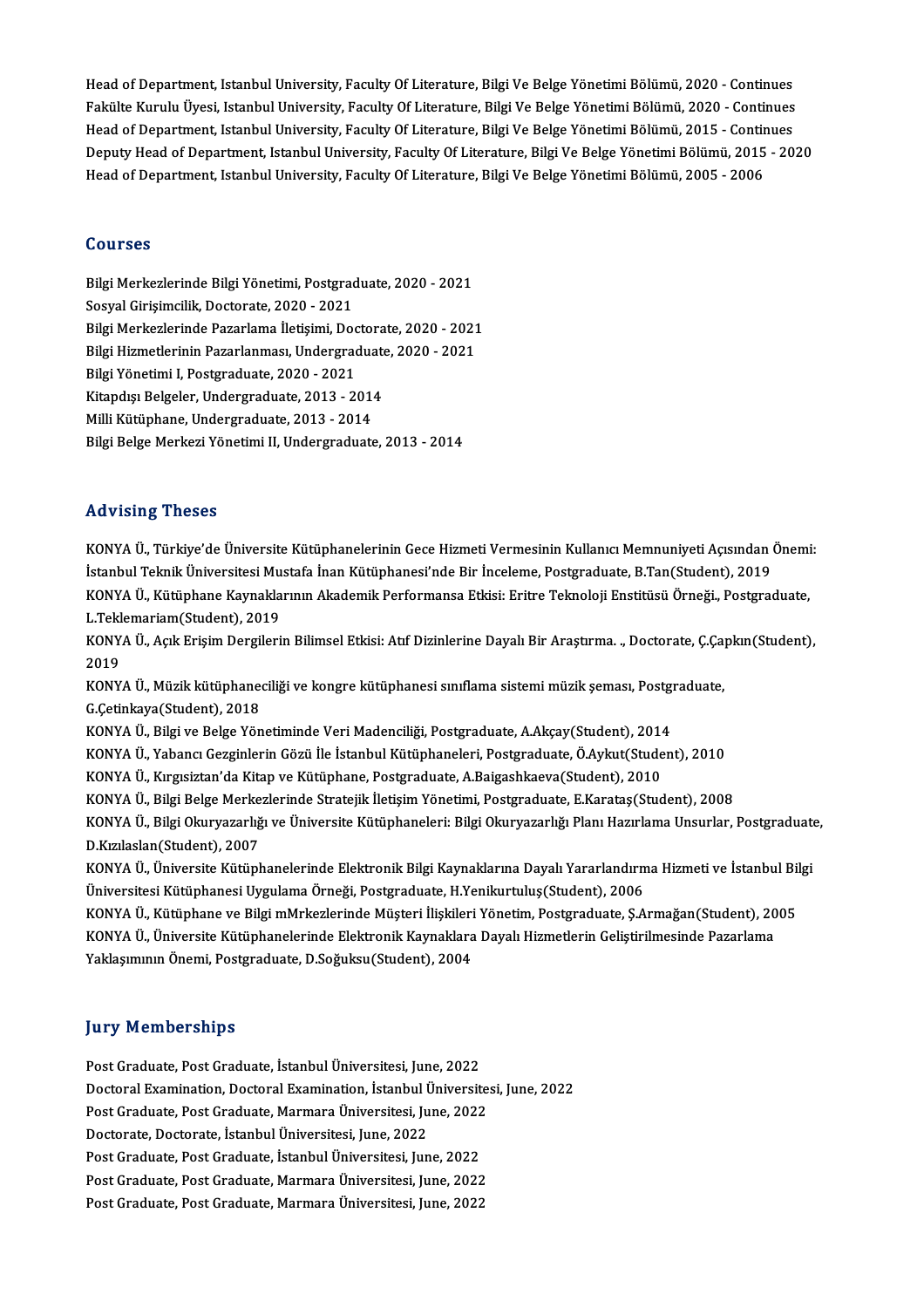PhD Thesis Monitoring Committee Member, PhD Thesis Monitoring Committee Member, Marmara Üniversitesi, June,<br>2022 PhD T<br>2022<br>Annai PhD Thesis Monitoring Committee Member, PhD Thesis Monitoring Committee Member, Marr<br>2022<br>Appointment Academic Staff, Appointment Academic Staff, Şırnak Üniversitesi, January, 2022<br>Appointment Academic Staff, Appointment A 2022<br>Appointment Academic Staff, Appointment Academic Staff, Şırnak Üniversitesi, January, 2022<br>Appointment Academic Staff, Appointment Academic Staff, Marmara Üniversitesi, January, 2022<br>Appointment Academic Staff, Appoin

Appointment Academic Staff, Appointment Academic Staff, Şırnak Üniversitesi, January, 2022<br>Appointment Academic Staff, Appointment Academic Staff, Marmara Üniversitesi, January, 2022<br>Appointment Academic Staff, Appointment Appointment Academic Staff, Appointment Academic Staff, Marmara Üniversitesi, Ja<br>Appointment Academic Staff, Appointment Academic Staff, İstanbul Üniversitesi, Jan<br>Doctoral Examination, Doctoral Examination, Marmara Üniver Appointment Academic Staff, Appointment Academic Staff, İstanbul Üniversitesi, January, 2022<br>Doctoral Examination, Doctoral Examination, Marmara Üniversitesi, January, 2022

Doctoral Examination, Doctoral Examination, Ankara Üniversitesi, December, 2021

PhD Thesis Monitoring Committee Member, PhD Thesis Monitoring Committee Member, İstanbul Üniversitesi,<br>September, 2021 PhD Thesis Monitoring Committee Member, PhD Thesis Monitoring Committee Member, İstanbul Üniversitesi,<br>September, 2021<br>PhD Thesis Monitoring Committee Member, PhD Thesis Monitoring Committee Member, Ankara Üniversitesi, Au

Septer<br>PhD T<br>2021<br>Pest C PhD Thesis Monitoring Committee Member, PhD Thesis Monitor<br>2021<br>Post Graduate, Post Graduate, İstanbul Üniversitesi, June, 2021<br>PhD Thesis Monitoring Committee Member, PhD Thesis Monitor

2021<br>Post Graduate, Post Graduate, İstanbul Üniversitesi, June, 2021<br>PhD Thesis Monitoring Committee Member, PhD Thesis Monitoring Committee Member, Marmara Üniversitesi, June,<br>2021 Post G<br>PhD T<br>2021<br>Post C PhD Thesis Monitoring Committee Member, PhD Thesis Monitorir<br>2021<br>Post Graduate, Post Graduate, Hacettepe Üniversitesi, June, 2021<br>Postarata Destarata Hasettane Üniversitesi, April 2021 2021<br>Post Graduate, Post Graduate, Hacettepe Üniversitesi, Jun<br>Doctorate, Doctorate, Hacettepe Üniversitesi, April, 2021<br>Doctorate, Doctorate, Maltane Üniversitesi, Marsh, 2021

Post Graduate, Post Graduate, Hacettepe Üniversitesi, Jun<br>Doctorate, Doctorate, Hacettepe Üniversitesi, April, 2021<br>Doctorate, Doctorate, Maltepe Üniversitesi, March, 2021<br>PhD Thesis Monitoring Committee Member, PhD Thesis

Doctorate, Doctorate, Maltepe Üniversitesi, March, 2021

Doctorate, Doctorate, Hacettepe Üniversitesi, April, 2021<br>Doctorate, Doctorate, Maltepe Üniversitesi, March, 2021<br>PhD Thesis Monitoring Committee Member, PhD Thesis Monitoring Committee Member, Ankara Üniversitesi, January PhD Thesis Monitoring Committee Member, PhD Thesis Monitoring Committee Member, Ankara Üniversitesi, January,<br>2021<br>PhD Thesis Monitoring Committee Member, PhD Thesis Monitoring Committee Member, Maltepe Üniversitesi, Decem

2021<br>PhD T<br>2020<br><sub>PhD T</sub> PhD Thesis Monitoring Committee Member, PhD Thesis Monitoring Committee Member, Maltepe Üniversitesi, December,<br>2020<br>PhD Thesis Monitoring Committee Member, PhD Thesis Monitoring Committee Member, İstanbul Üniversitesi, De

2020<br>PhD T<br>2020<br>PhD T PhD Thesis Monitoring Committee Member, PhD Thesis Monitoring Committee Member, İstanbul Üniversitesi, December<br>2020<br>PhD Thesis Monitoring Committee Member, PhD Thesis Monitoring Committee Member, Ankara Üniversitesi, July

2020<br>PhD Thesis Monitoring Committee Member, PhD Thesis Monitoring Committee Member, Ankara Üniversitesi, July, 2020<br>PhD Thesis Monitoring Committee Member, PhD Thesis Monitoring Committee Member, İstanbul Üniversitesi, Ju PhD Thesis Monitoring Committee Member, PhD Thesis Monitoring Committee Member, Ankara Üniversitesi, July, 2020<br>PhD Thesis Monitoring Committee Member, PhD Thesis Monitoring Committee Member, İstanbul Üniversitesi, June, 2

PhD Thesis Monitoring Committee Member, PhD Thesis Monitoring Committee Member, İstanbul Üniversitesi, June, 2020<br>PhD Thesis Monitoring Committee Member, PhD Thesis Monitoring Committee Member, Maltepe Üniversitesi, June, PhD Thesis Monitoring Committee Member, PhD Thesis Monitoring Committee Member, Maltepe Üniversitesi, June, 2020<br>PhD Thesis Monitoring Committee Member, PhD Thesis Monitoring Committee Member, Maltepe Üniversitesi, Decembe PhD Thesis Monitoring Committee Member, PhD Thesis Monitoring Committee Member, Maltepe Üniversitesi, December,<br>2019<br>PhD Thesis Monitoring Committee Member, PhD Thesis Monitoring Committee Member, İstanbul Üniversitesi, De

2019<br>PhD T<br>2019<br>PhD T PhD Thesis Monitoring Committee Member, PhD Thesis Monitoring Committee Member, İstanbul Üniversitesi, December,<br>2019<br>PhD Thesis Monitoring Committee Member, PhD Thesis Monitoring Committee Member, Maltepe Üniversitesi, Ju

2019<br>PhD Thesis Monitoring Committee Member, PhD Thesis Monitoring Committee Member, Maltepe Üniversitesi, June, 2019<br>PhD Thesis Monitoring Committee Member, PhD Thesis Monitoring Committee Member, İstanbul Üniversitesi, J PhD Thesis Monitoring Committee Member, PhD Thesis Monitoring Committee Member, Maltepe Üniversitesi, June, 2019<br>PhD Thesis Monitoring Committee Member, PhD Thesis Monitoring Committee Member, İstanbul Üniversitesi, June, PhD T<br>PhD T<br>2018<br>PhD T PhD Thesis Monitoring Committee Member, PhD Thesis Monitoring Committee Member, Maltepe Üniversitesi, December,<br>2018<br>PhD Thesis Monitoring Committee Member, PhD Thesis Monitoring Committee Member, Maltepe Üniversitesi, Jun

PhD Thesis Monitoring Committee Member, PhD Thesis Monitoring Committee Member, Maltepe Üniversitesi, June, 2018<br>Articles Published in Journals That Entered SCI, SSCI and AHCI Indexes

- I. A novel framework for owner driven reconstruction projects to enhance disaster resilience in the<br>L. A novel framework for owner driven reconstruction projects to enhance disaster resilience in the A novel fra<br>A novel fra<br>long term<br>KONVA Ü **A novel f<br>long tern<br>KONYAÜ.<br>DISASTER** long term<br>KONYA Ü.<br>DISASTER PREVENTION AND MANAGEMENT, vol.27, no.4, pp.421-446, 2018 (Journal Indexed in SSCI)
	-

KONYA Ü.<br>DISASTER PREVENTION AND MANAGEMENT, vol.27, no.4, pp.421-446, 2018 (Journal Indexed in SSCI)<br>II. A new model for effective post-disaster housing reconstruction: Lessons from Gujarat and Bihar in<br>India **DISAS<br>A new<br>India**<br>KONV A new model for ef<mark>f</mark><br>India<br>KONYA Ü., Mulligan M.<br>INTERNATIONAL JOUR India<br>KONYA Ü., Mulligan M.<br>INTERNATIONAL JOURNAL OF PROJECT MANAGEMENT, vol.35, no.5, pp.802-817, 2017 (Journal Indexed in SSCI)

# Articles Published in Other Journals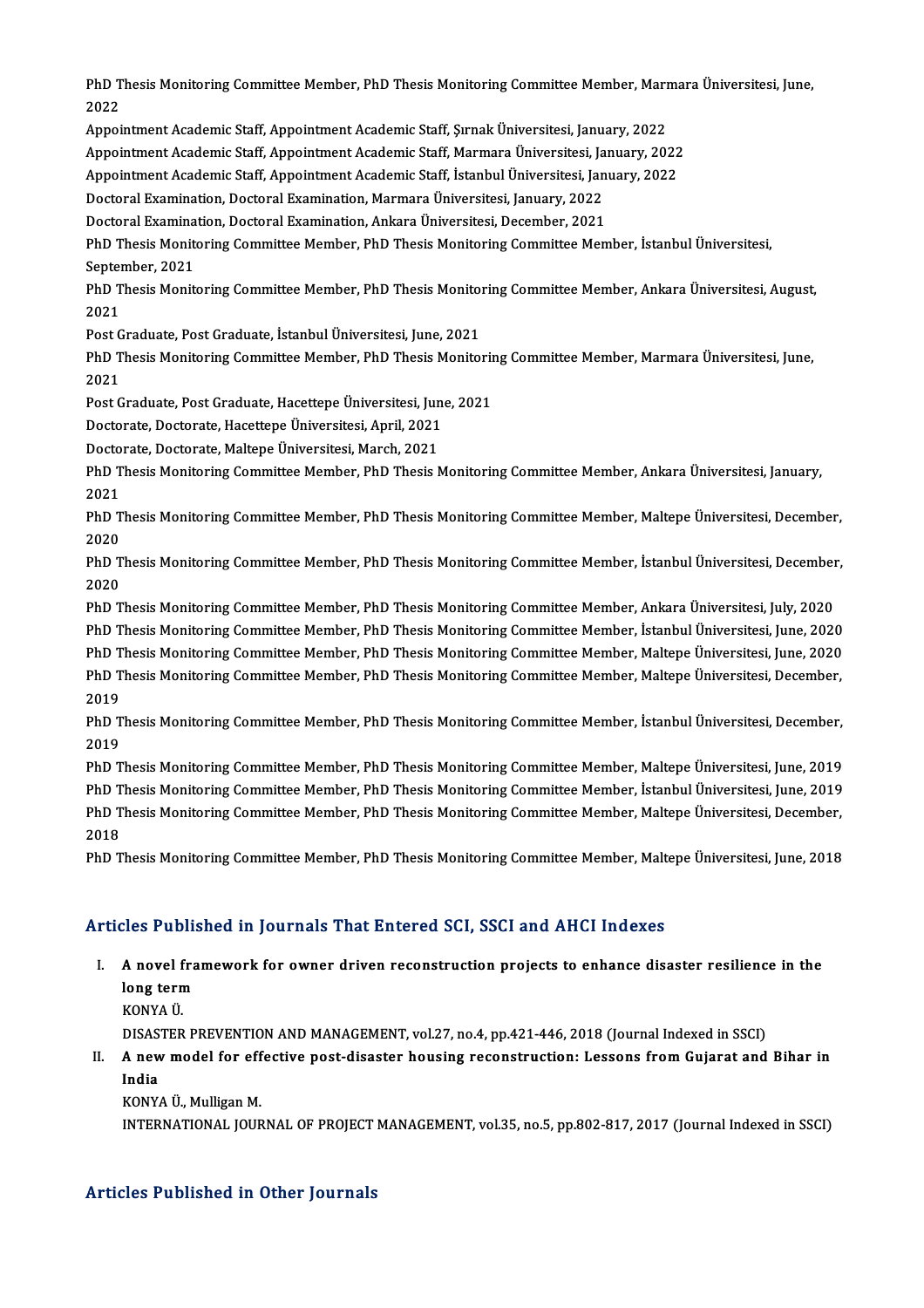| L.    | With Respect for Prof. Dr. Berin Yurdadog                                                                                                                                                |
|-------|------------------------------------------------------------------------------------------------------------------------------------------------------------------------------------------|
|       | Konya U.                                                                                                                                                                                 |
|       | TURKISH LIBRARIANSHIP, vol.34, no.2, pp.323-324, 2020 (Journal Indexed in ESCI)                                                                                                          |
| Н.    | Reliability of Build Back Better at enhancing resilience of communities                                                                                                                  |
|       | KONYA Ü., Rafliana I.                                                                                                                                                                    |
|       | INTERNATIONAL JOURNAL OF DISASTER RESILIENCE IN THE BUILT ENVIRONMENT, vol.10, no.4, pp.208-221,                                                                                         |
|       | 2019 (Journal Indexed in ESCI)                                                                                                                                                           |
| III.  | My Teacher Meral Alpay as Director of Istanbul University Library                                                                                                                        |
|       | Konya U.                                                                                                                                                                                 |
| IV.   | TURKISH LIBRARIANSHIP, vol.33, no.4, pp.339-341, 2019 (Journal Indexed in ESCI)<br>An owner-driven reconstruction in Bihar                                                               |
|       | KONYA Ü., Beza B.                                                                                                                                                                        |
|       | INTERNATIONAL JOURNAL OF DISASTER RESILIENCE IN THE BUILT ENVIRONMENT, vol.8, no.3, pp.306-319, 2017                                                                                     |
|       | (Journal Indexed in ESCI)                                                                                                                                                                |
| V.    | Disabled services in Turkish university libraries: Istanbul University Central Library: The project of                                                                                   |
|       | "Information Center for (dis)abilities                                                                                                                                                   |
|       | KONYA Ü., Cihan F., Bayrak Ö.                                                                                                                                                            |
|       | QQML Journal, vol.3, pp.69-74, 2014 (Refereed Journals of Other Institutions)                                                                                                            |
| VI.   | Leadership approaches of university library managers in turkey                                                                                                                           |
|       | KONYA Ü., Gurel N.                                                                                                                                                                       |
|       | Library Management, vol.35, pp.486-494, 2014 (Journal Indexed in ESCI)                                                                                                                   |
| VII.  | Marketing Communication in Libraries: Observations of German Research Libraries                                                                                                          |
|       | KONYA Ü                                                                                                                                                                                  |
| VIII. | QQML Journal, vol.2, no.2, pp.149-156, 2013 (Refereed Journals of Other Institutions)<br>The Importance of Professional Education Programs in Libraries an The Application in University |
|       | Libraries in Istanbul                                                                                                                                                                    |
|       | KONYA Ü                                                                                                                                                                                  |
|       | Library Progress (International), vol.27, no.2, pp.213-227, 2007 (Refereed Journals of Other Institutions)                                                                               |
|       | IX. Arşivcilik Alanında Gözle Görülür Gelişmeler Söz Konusu                                                                                                                              |
|       | KONYA Ü                                                                                                                                                                                  |
|       | Kırtasiye, vol.11, no.56, pp.82-85, 2003 (National Non-Refereed Journal)                                                                                                                 |
| X.    | Üniversite Kütüphanelerinde İstatistik Kullanımı ve Bir İnceleme: İstanbul Üniversitesi Kütüphane ve                                                                                     |
|       | Dokümantasyon Daire Başkanlığı                                                                                                                                                           |
|       | KONYA Ü                                                                                                                                                                                  |
|       | İ.Ü. Kütüphanecilik Dergisi: Belge Bilgi Kütüphanecilik Araştırmaları, vol.6, no.6, pp.117-121, 2000 (National Non-                                                                      |
| XI.   | Refereed Journal)<br>Kütüphane Hizmetlerinin Pazarlanması                                                                                                                                |
|       | KONYA Ü.                                                                                                                                                                                 |
|       | İ.Ü. Kütüphanecilik Dergisi: Belge Bilgi Kütüphanecilik Araştırmaları, vol.4, no.4, pp.71-90, 1998 (National Non-                                                                        |
|       | Refereed Journal)                                                                                                                                                                        |
| XII.  | Kültür ve Altkültürlerin Satın Alma Davranışına Etkisi ve Dergi Satın Alma Davranışı Üzerine Bir                                                                                         |
|       | Uygulama                                                                                                                                                                                 |
|       | KONYA Ü                                                                                                                                                                                  |
|       | İ.Ü. Kütüphanecilik Dergisi: Belge Bilgi Kütüphanecilik Araştırmaları, vol.5, no.5, pp.5-42, 1998 (National Non-                                                                         |
|       | Refereed Journal)                                                                                                                                                                        |
| XIII. | Üniversite Kütüphanesinde İstatistik Kullanımı                                                                                                                                           |
|       | KONYA Ü.                                                                                                                                                                                 |
| XIV.  | TÜRK KÜTÜPHANECİLİĞİ, vol.12, no.4, pp.323-329, 1998 (Refereed Journals of Other Institutions)<br>Dünya Kütüphanecileri IFLA'95'te Buluştu                                               |
|       | KONYA Ü.                                                                                                                                                                                 |
|       | Türkiye Kitap Kırtasiye Kataloğu, vol.10, no.10, pp.5, 1995 (National Non-Refereed Journal)                                                                                              |
|       |                                                                                                                                                                                          |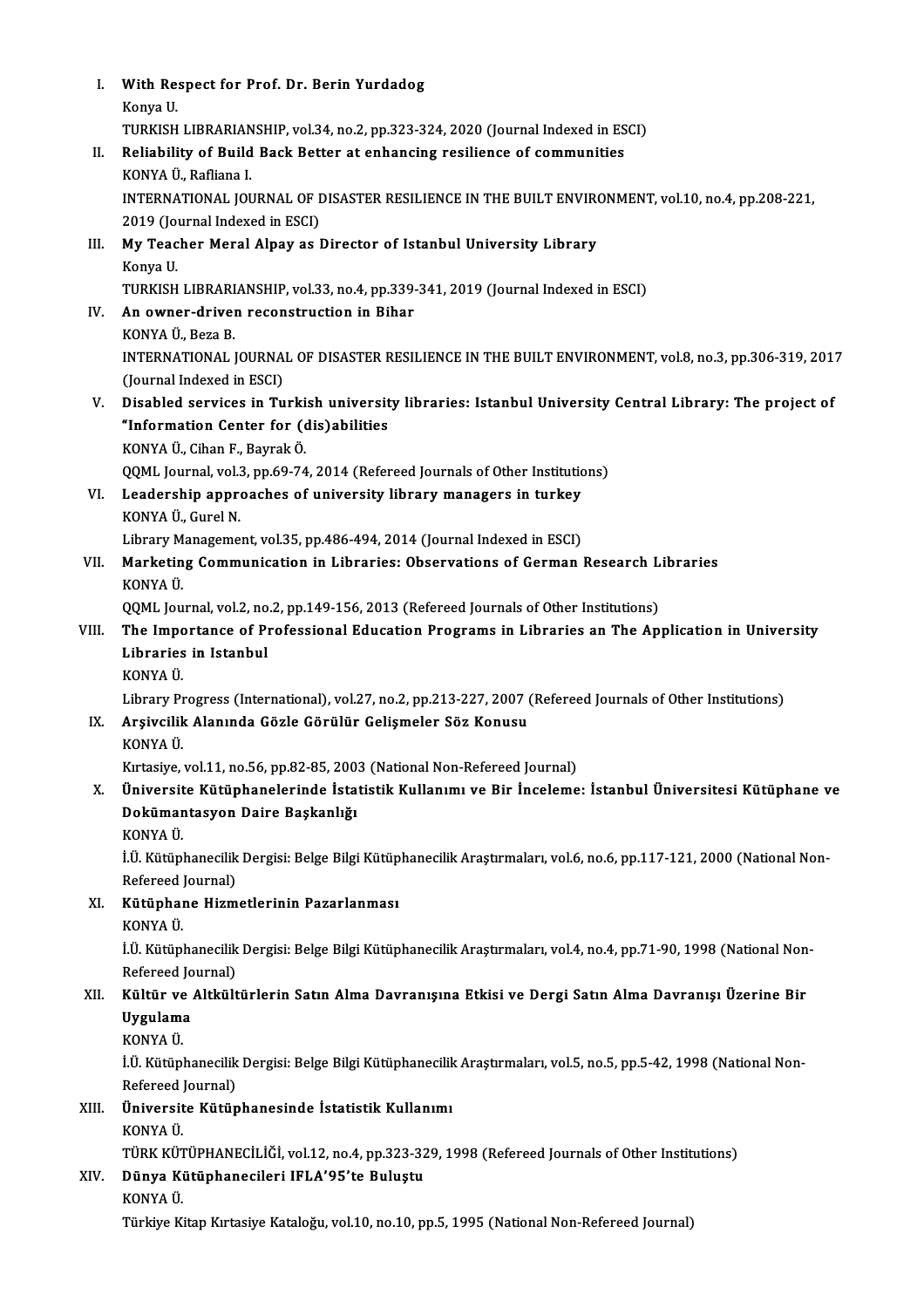## Books&Book Chapters

# ooks & Book Chapters<br>I. Okuma Kültürü Çalışmalarının Hedef Kitlesi: Kullanıcı Grupları<br>Konya Ü. Cansta E ko & Doort anap<br>Okuma Kültürü Ç<br>Konya Ü., Canata F.<br>in: Olauma Kültünü 1 Okuma Kültürü Çalışmalarının Hedef Kitlesi: Kullanıcı Grupları<br>Konya Ü., Canata F.<br>in: Okuma Kültürü ve Kütüphaneler, Mehlika Karagözoğlu Aslıyüksek, Editor, Hiperlink Yayınları, İstanbul, pp.75-Konya Ü.,<br>in: Okuma<br>94, 2021<br>Dijital Le in: Okuma Kültürü ve Kütüph:<br>94, 2021<br>II. Dijital Learning Materials<br>Kanva Ü 94, 2021<br><mark>Dijital L</mark><br>Konya Ü.<br>in: <sup>Dijital</sup> Dijital Learning Materials<br>Konya Ü.<br>in: Dijital Kütüphaneler El Kitabı: Tasarım, geliştirme ve etki, Doğan Atılgan, Editor, Hiperakademi, İstanbul, pp.50-Konya Ü.<br>in: Dijital<br>61, 2020<br>Milli Küt in: Dijital Kütüphan<br>61, 2020<br>III. **Milli Kütüphane**<br>Konya Ü 61, 2020<br>Milli Küt<br>Konya Ü.<br>in Bilgi M Konya Ü.<br>in: Bilgi Merkezleri: Kütüphaneler-Arşivle-Müzeler, Mehmet Ali Akkaya,Hüseyin Odabaş, Editor, Hiperyayın, Konya Ü.<br>in: Bilgi Merkezleri: Kütü<sub>l</sub><br>İstanbul, pp.20-40, 2019<br>Yoral Vönetimler ve Ki in: Bilgi Merkezleri: Kütüphaneler-Arşivle-Müzeler, Mehmet Ali Akkaya,Hüseyin Odabaş, Ec<br>İstanbul, pp.20-40, 2019<br>IV. Yerel Yönetimler ve Kütüphane Hizmetleri: İstanbul'da Belediye Kütüphaneleri<br>KONYA Ü İstanbul, p<br>Yerel Yön<br>KONYA Ü.<br>Hiner Yov Yerel Yönetimler ve Kütü<br>KONYA Ü.<br>Hiper Yayın, İstanbul, 2017<br>Bilgi Evi Kütünbaneleri KONYA Ü.<br>Hiper Yayın, İstanbul, 2017<br>V. Bilgi Evi Kütüphaneleri: İstanbul Örneği<br>KONYA Ü. Hiper Yayın, İstanbul, 2017 Bilgi Evi Kütüphaneleri: İstanbul Örneği<br>KONYA Ü.<br>in: Prof. Dr. Gülbün Baydur'a Armağan, Külcü, Özgür. Çakmak, Tolga. Özel, Nevzat, Editor, Hacettepe Üniversitesi, KONYA Ü.<br>in: Prof. Dr. Gülbün Bayo<br>Ankara, pp.43-48, 2012<br>Istanbul'un 100 Kütü in: Prof. Dr. Gülbün Baydur'a Arn<br>Ankara, pp.43-48, 2012<br>VI. Istanbul'un 100 Kütüphanesi<br>KONYA Ü Ankara, p<mark><br>Istanbul'</mark><br>KONYA Ü.<br>İstanbul P <mark>Istanbul'un 100 Kütüphanesi</mark><br>KONYA Ü.<br>İstanbul Büyüksehir Belediyesi Kültür A.S., İstanbul, 2010<br>L. Uluslananası Bilsi Hirmatlari Samnarıyımıyı, İletisi KONYA Ü.<br>İstanbul Büyüksehir Belediyesi Kültür A.S., İstanbul, 2010<br>VII. I. Uluslararası Bilgi Hizmetleri Sempozyumu: İletişim 25-26 Mayıs 2006.<br>KONYA Ü., Üstün A. İstanbul Büyüksehi<br>I. Uluslararası Bil<br>KONYA Ü., Üstün A.<br>Türk Kütünbanesil I. Uluslararası Bilgi Hizmetleri Sempozyumu: İletişim 2<br>KONYA Ü., Üstün A.<br>Türk Kütüphaneciler Derneği İstanbul Şubesi, İstanbul, 2006<br>Elektronik Kitanlar VIII. Elektronik Kitaplar<br>KONYA Ü. Türk Kütü<br>**Elektron**i<br>KONYA Ü.<br>in Avçel Y El<mark>ektronik Kitaplar</mark><br>KONYA Ü.<br>in: Aysel Yontar'a Armağan, Ataman, Bekir Kemal. Yalvaç, Mesut, Editor, Türk Kütüphaneciler Derneği İstanbul<br>Subesi, İstanbul, pp.67.72.2006 KONYA Ü.<br>in: Aysel Yontar'a Armağan, Atan<br>Şubesi, İstanbul, pp.67-72, 2006<br>40. Kütünbane Heftesı Bildiri in: Aysel Yontar'a Armağan, Ataman, Bekir Kemal. Yalvaç, Mesut, E<br>Şubesi, İstanbul, pp.67-72, 2006<br>IX. 40. Kütüphane Haftası Bildirileri: 29 Mart – 4 Nisan 2004.<br>KONYA Ü Şubesi, İst<br>**40. Kütü<sub>l</sub>**<br>KONYA Ü.<br>Türk Kütü 40. Kütüphane Haftası Bildirileri: 29 Mart – 4 Nisan 20<br>KONYA Ü.<br>Türk Kütüphaneciler Derneği İstanbul Şubesi, İstanbul, 2004<br>Ülkeler, Ödüller, Meteoroleji, Türkiye'de Bölgelere Gö KONYA Ü.<br>Türk Kütüphaneciler Derneği İstanbul Şubesi, İstanbul, 2004<br>X. Ülkeler, Ödüller, Meteoroloji, Türkiye'de Bölgelere Göre Gelenekler, Görenekler, Fuarlar<br>KONYA Ü. Türk Kütüphaneciler Derneği İstanbul Şubesi, İstanbul, 2004

in:2003TürkiyeAlmanağı,Özer,Hüseyin,Editor,Mil iyetRgaDanışmanlık, İstanbul,pp.103-150,2003

# Refereed Congress / Symposium Publications in Proceedings

efereed Congress / Symposium Publications in Proceedings<br>I. Unmanned Storage and Access Management Systems: A Practical at Ekol Logistic<br>KONVA Ü Teca do<br>Unmanne<br>KONYA Ü. Unmanned Storage and Access Management Sy:<br>KONYA Ü.<br>QQML 2015, Paris, France, 26 - 29 May 2015, pp.195<br>Information Literacy and Its Importance for Yo

I . Information Literacy and Its Importance for Youth: A Case Study of Elementary and High Schools in QQML 2015, Paris, France, 26 - 29 May 2015, pp.195<br>Information Literacy and Its Importance for You<br>Istanbul POSTER<br>KONYA Ü. Informat<br>Istanbul<br>KONYAÜ.<br>European

Istanbul POSTER<br>KONYA Ü.<br>European Conference on Information Literacy (ECIL), İstanbul, Turkey, 22 November 2013 - 25 November 2012,<br>Vel.1, na.1, nn.1, 3 KONYA Ü.<br>European Confere<br>vol.1, no.1, pp.1-3<br>E. Bilim Kütünbe European Conference on Information Litera<br>vol.1, no.1, pp.1-3<br>III. E-Bilim Kütüphaneciliği ve Yeni Roller<br>KONVA Ü. Gürel N. Hayuseğlu D.

vol.1, no.1, pp.1-3<br><mark>E-Bilim Kütüphaneciliği ve Ye</mark><br>KONYA Ü., Gürel N., Havuçoğlu D.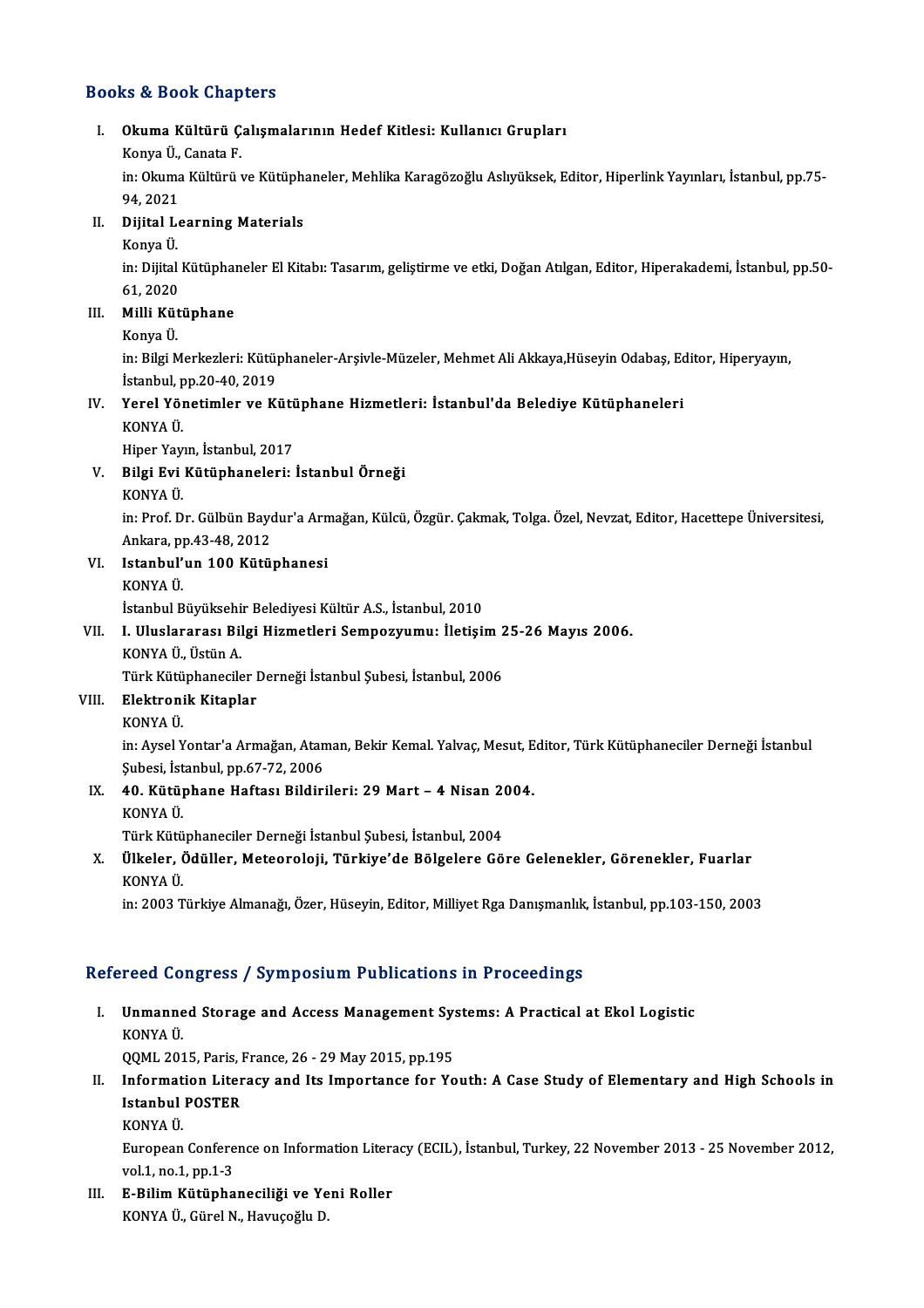, 3. Uluslararası Değişen Dünyada Bilgi Yönetimi Sempozyumu,, Ankara, Turkey, 19 September 2013 - 21<br>September 2013, np.27.22 , 3. Uluslararası Değişen Dü<br>September 2012, pp.27-33<br>Celeseže Minesı Yesil Kü , 3. Uluslararası Değişen Dünyada Bilg<br>September 2012, pp.27-33<br>IV. Geleceğe Miras: Yeşil Kütüphane<br>KONYA Ü. Balkas B September 2012, pp<br>Geleceğe Miras: Y<br>KONYA Ü., Balkaş B.<br>2. Hall: Kütünbanes

Geleceğe Miras: Yeşil Kütüphane<br>KONYA Ü., Balkaş B.<br>. 3. Halk Kütüphaneciliği Sempozyumu Kütüphanelerde Mekan Tasarımı, Kültür ve Turizm Baklanlığı, Muğla,<br>Turkay 8, . 10 May 2012, vol.1, po.1, pp.167, 173 KONYA Ü., Balkaş B.<br>. 3. Halk Kütüphaneciliği Sempozyumu Kütüphane<br>Turkey, 8 - 10 May 2013, vol.1, no.1, pp.167-173<br>Sponsorluk ve Kütüphaneler, Asısından Öne 9. S. Halk Kütüphaneciliği Sempozyumu Kütüphaneler<br>Turkey, 8 - 10 May 2013, vol.1, no.1, pp.167-173<br>V. Sponsorluk ve Kütüphaneler Açısından Önemi<br>KONYA Ü

# Turkey, 8<br>Sponsorl<br>KONYA Ü.<br>" <sup>Bilgi Elg</sup>

Sponsorluk ve Kütüphaneler Açısından Önemi<br>KONYA Ü.<br>" Bilgi Eksenli Kuram ve Uygulamalar Sorgulayıcı ve Çözümleyici Yaklaşımlar Sempozyumu, Ankara Üniverrsitesi, KONYA Ü.<br>" Bilgi Eksenli Kuram ve Uygulamalar Sorgulayıcı ve Çözümleyici Y<br>Nevşehir, Turkey, 31 May - 02 June 2012, vol.1, no.1, pp.349-365<br>İstanbul University Bare Baek Library, Disitilisation Braje Nevșehir, Turkey, 31 May - 02 June 2012, vol.1, no.1, pp.349-365

# VI. İstanbul University Rare Book Library Digitilisation Project

3rd International Conference on Qualitative and Quantitative Methods in Libraries, Atina, Greece, 24 - 27 May KONYA Ü.<br>3rd Internation<br>2011, pp.1-12<br>Örgütlerde V.

# VII. Örgütlerde Yaratıcı Düşünceyi Geliştirme Çalışmalarında İletişimin Rolü<br>KONYA Ü. 2011, pp.1<br>**Örgütler**d<br>KONYA Ü.<br>1 Uluelare Örgütlerde Yaratıcı Düşünceyi Geliştirme Çalışmalarında İletişimin Rolü<br>KONYA Ü.<br>1.Uluslararası Bilgi Hizmetleri Sempozyumu: İletişim, İstanbul, Turkey, 25 - 26 May 2006, vol.1, no.1, pp.108-114<br>Bilgi Pererlemesı ve Kütünb

# VIII. Bilgi Pazarlaması ve Kütüphaneler<br>KONYA Ü. 1.Uluslara<br><mark>Bilgi Paz</mark>a<br>KONYA Ü.<br><sup>Bilgi Hirm</sub></sup>

Bilgi Pazarlaması ve Kütüphaneler<br>KONYA Ü.<br>Bilgi Hizmetlerinin Organizasyonu ve Pazarlanması 22-24 Eylül 2005 ÜNAK'05, İstanbul, Turkey, 22 - 24 September<br>2005. val.1. na.1. nn.142 148 KONYA Ü.<br>Bilgi Hizmetlerinin Organizasy<br>2005, vol.1, no.1, pp.142-148<br>Arasturma Kütünbanalerin Bilgi Hizmetlerinin Organizasyonu ve Pazarlanması 22-24 Eylül 2005 ÜNAK'05, İstanbul, Turkey, 22 - 2<br>2005, vol.1, no.1, pp.142-148<br>IX. Araştırma Kütüphanelerinde Hizmet Tanıtım Çalışmaları: Almanya Örneği Poster Sunumu

# 2005, vol.1, no.1, pp.142-148<br>IX. Araştırma Kütüphanelerinde Hizmet Tanıtım Çalışmaları: Almanya Örneği Poster Sunumu<br>KONYA Ü. Araştırma Kütüphanelerinde Hizmet Tanıtım Çalışmaları: Almanya Örneği Poster Sunumu<br>KONYA Ü.<br>Bilgi Toplumuna Açılan Kapı : Kütüphaneler ve Toplum Bilincinin Geliştirilmesi (Uluslararası konferans)., İstanbul,<br>Turkay 19, 21

KONYA Ü.<br>Bilgi Toplumuna Açılan Kapı : Kütüphaneler ve Topl<br>Turkey, 19 - 21 September 2005, vol.1, no.1, pp.1-3<br>Üniversite Kütüphanelerinde Bazar Bölümlem Bilgi Toplumuna Açılan Kapı : Kütüphaneler ve Toplum Bilincinin G<br>Turkey, 19 - 21 September 2005, vol.1, no.1, pp.1-3<br>X. Üniversite Kütüphanelerinde Pazar Bölümleme Stratejileri<br>KONYA Ü

# Turkey, 19<br><mark>Üniversit</mark><br>KONYA Ü.

**Üniversite Kütüphanelerinde Pazar Bölümleme Stratejileri**<br>KONYA Ü.<br>40. Kütüphane Haftası Bildirileri: 29 Mart – 4 Nisan 2004., İstanbul, Turkey, 29 March - 04 April 2004, vol.1, no.1, KONYA Ü.<br>40. Kütüp<br>pp.25-36<br>Kütünbe 40. Kütüphane Haftası Bildirileri: 29 Mart – 4 Nisan 2004., İstanbul, Turkey, 29 March - 04 April 2004, vol.1, 1<br>pp.25-36<br>XI. Kütüphanecilik Bilimi ve İstatistik: İstanbul Üniversitesi Merkez Kütüphanesi'nde Bir Uygulama<br>K

# pp.25-36<br><mark>Kütüphaı</mark><br>KONYA Ü.<br>Türkiye'de Kütüphanecilik Bilimi ve İstatistik: İstanbul Üniversitesi Merkez Kütüphanesi'nde Bir Uygulam<br>KONYA Ü.<br>Türkiye'de Kütüphane ve Enformasyon Biliminin Kurumsal Gelişimi:İ.Ü. Edebiyat Fakültesi Kütüphanecilik<br>Bölümü'nün Kurul

KONYA Ü.<br>Türkiye'de Kütüphane ve Enformasyon Biliminin Kurumsal Gelişimi:İ.Ü. Edebiyat Fakültesi Kütüphanecilik<br>Bölümü'nün Kuruluşunun 36. Yılı Anısına Düzenlenen Sempozyum, İstanbul, Turkey, 11 - 12 May 2000, vol.1, no.1, Türkiye'de K<br>Bölümü'nün<br>pp.117-128<br>Hlusel Yex Bölümü'nün Kuruluşunun 36. Yılı Anısına Düzenlenen Sempozyum, İstanbul,<br>pp.117-128<br>XII. . Ulusal Yayın Kongresi Yayıncılıkta Yeni Ufuklar Komisyon Raporu<br>konya ü

# pp.117-12<br>M<mark>Ulusal Y</mark><br>KONYA Ü. . Ulusal Yayın Kongresi Yayıncılıkta Yeni Ufuklar Komisyon Raporu<br>KONYA Ü.<br>4. Ulusal Yayın Kongresi, Ankara, Turkey, 5 - 07 June 1998, vol.1, no.1, pp.67-79<br>Üniversite Kütünbane ve Dokümantasyon Daire Baskanları Tonlantıla

# KONYA Ü.<br>4. Ulusal Yayın Kongresi, Ankara, Turkey, 5 - 07 June 1998, vol.1, no.1, pp.67-79<br>XIII. Üniversite Kütüphane ve Dokümantasyon Daire Başkanları Toplantıları ve Bir Analiz<br>KONYA Ü 4. Ulusal Y<br><mark>Üniversit</mark><br>KONYA Ü.<br>21. Vüryk Üniversite Kütüphane ve Dokümantasyon Daire Başkanları Toplantıları ve Bir Analiz<br>KONYA Ü.<br>21. Yüzyılda Üniversite Kütüphanelerimiz Sempozyumu, Edirne, Turkey, 5 March - 07 May 1998, vol.1, no.1,<br>nn 129 144

KONYA Ü.<br>21. Yüzyılda Üniversite Kütüphanelerimiz Sempozyumu, Edirne, Turkey, 5 March - 07 May 1998, vol.1, no.1,<br>pp.138-144

# **Expert Reports**

Xpert Reports<br>I. 29 Mayıs Üniversitesi Arş. Gör. Atama İtirazı<br>Kanya Ü. Dilek Kayaağlu H. Bir B. B 11 Nopoles<br>29 Mayıs Üniversitesi Arş. Gör. A<br>Konya Ü., Dilek Kayaoğlu H., Bir B. B.<br>15 İstanbul İdare Mahkamesi nn 4 İ 29 Mayıs Üniversitesi Arş. Gör. Atama İtirazı<br>Konya Ü., Dilek Kayaoğlu H., Bir B. B.<br>15. İstanbul İdare Mahkemesi, pp.4, İstanbul, 2022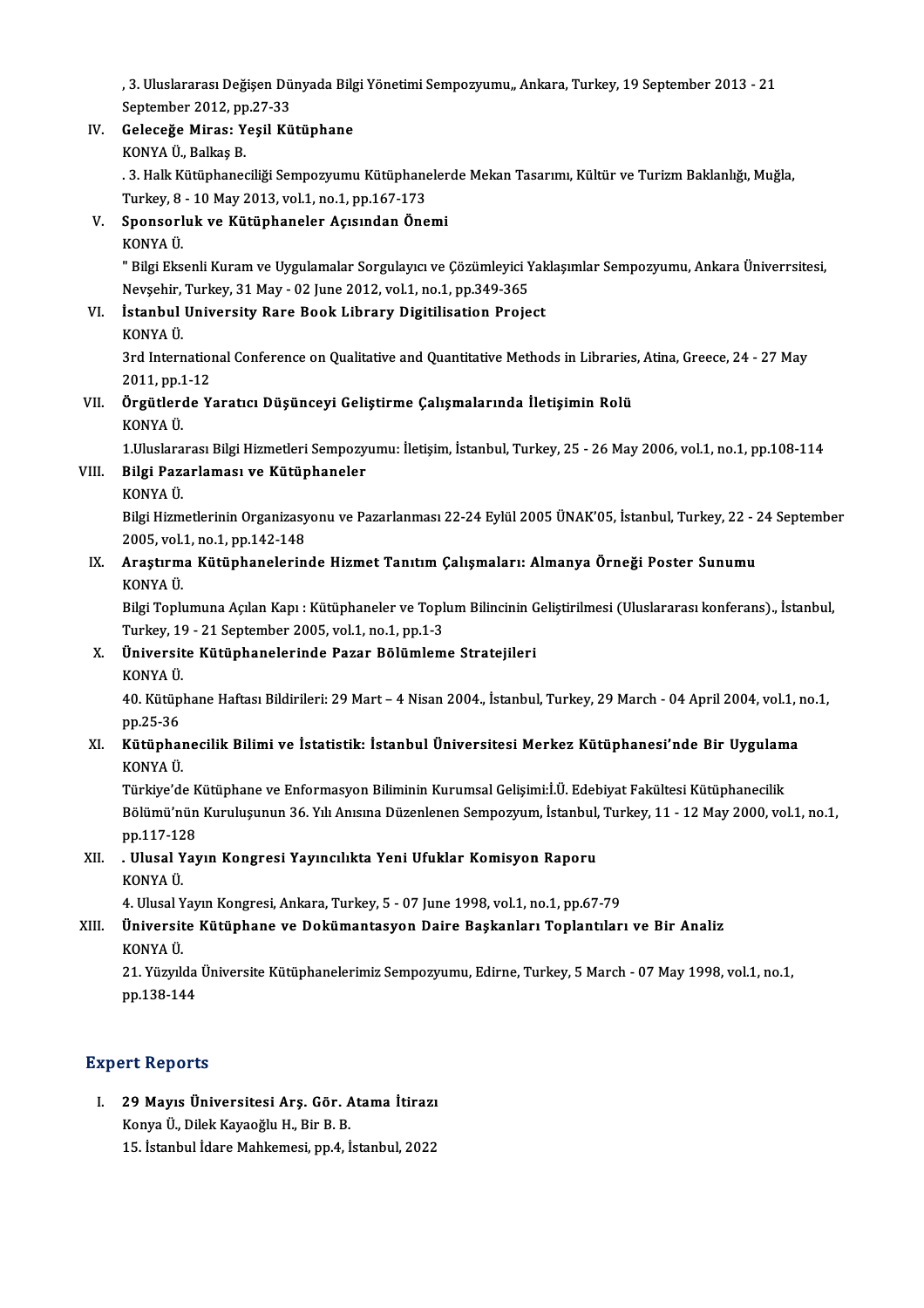## Supported Projects

Supported Projects<br>KONYA Ü., Project Supported by Other Official Institutions, İstanbul Üniversitesi Nadir Eserler Kütüphanesinin<br>Dijitallestirilmesi, 2006, ...2009 Bupporteer in 9jecter<br>KONYA Ü., Project Supported b<br>Dijitalleştirilmesi, 2006 - 2009

# Dijitalleștirilmesi, 2006 - 2009<br>Activities in Scientific Journals

Activities in Scientific Journals<br>Ankara Üniversitesi Dil ve Tarih Coğrafya Fakültesi Dergisi, Scientific Committee Membership, 2017 - Continues<br>Bilgi ve Belge Anatumaları Dergisi, Scientific Committee Membership, 2010, Co ITCHV IIICS III SCICHTIILE JOUI IIUIS<br>Ankara Üniversitesi Dil ve Tarih Coğrafya Fakültesi Dergisi, Scientific Committee Member<br>Bilgi ve Belge Araştırmaları Dergisi, Scientific Committee Membership, 2010 - Continues<br>Türk Kü Ankara Üniversitesi Dil ve Tarih Coğrafya Fakültesi Dergisi, Scientific Com<br>Bilgi ve Belge Araştırmaları Dergisi, Scientific Committee Membership, 201<br>Türk Kütüphaneciliği, Scientific Committee Membership, 2009 - Continues Bilgi ve Belge Araştırmaları Dergisi, Scientific Committee Membership, 2010 - Continues<br>Türk Kütüphaneciliği, Scientific Committee Membership, 2009 - Continues<br>Bilgi Dünyası, Scientific Committee Membership, 2000 - Continu

## Memberships / Tasks in Scientific Organizations

Üniversite ve Araştırma Kütüphanecileri Derneği, Member, 2000 - Continues, Turkey Türk Kütüphaneciler Derneği, Member, 1987 - Continues, Turkey Türk Kütüphaneciler Derneği İstanbul Şubesi, Chairman, 2003 - 2004, Turkey

## **Scientific Refereeing**

Scientific Refereeing<br>Bilgi Belge Araştırmaları Dergisi, Other Indexed Journal, June 2022<br>türk kütünbanesliği, Other Indexed Journal, Eshmuarı 2022 berentime Nerereemg<br>Bilgi Belge Araştırmaları Dergisi, Other Indexed Journal, June<br>türk kütüphaneciliği, Other Indexed Journal, February 2022<br>Bilgi Yönetimi, Other Indexed Journal, August 2021 Bilgi Yönetimi, Other Indexed Journal, August 2021<br>Türk Kütüphaneciliği, Other Indexed Journal, May 2021 türk kütüphaneciliği, Other Indexed Journal, February 2022 Türk Kütüphaneciliği, Other Indexed Journal, December 2020 Türk Kütüphaneciliği, Other Indexed Journal, May 2021<br>Türk Kütüphaneciliği, Other Indexed Journal, December 2020<br>Project Supported by Higher Education Institutions, BAP Research Project, Istinye University, Turkey, October Türk Kütüphaneciliği, Other Indexed Journal, December 2020<br>Project Supported by Higher Education Institutions, BAP Resea<br>Türk Kütüphaneciliği, Other Indexed Journal, December 2019<br>Ankara Üniversitesi Dil ve tarih Ceğrefya Project Supported by Higher Education Institutions, BAP Research Project, Istinye University,<br>Türk Kütüphaneciliği, Other Indexed Journal, December 2019<br>Ankara Üniversitesi Dil ve Tarih Coğrafya fakültesi Dergisi, Other In Türk Kütüphaneciliği, Other Indexed Journal, December 2019<br>Ankara Üniversitesi Dil ve tarih Coğrafya fakültesi Dergisi, Other Indexed Journal, June 2019<br>Ankara Üniversitesi Dil ve Tarih Coğrafya fakültesi Dergisi, Other In

## Scientific Consultations

Scientific Consultations<br>Kültür Bakanlığı İstanbul İl Kültür Müdürlüğü, Scientific Consultancy, Istanbul University, Faculty Of Literature, Bilgi Ve<br>Rekse Vänetimi Bölümü, Turkey, 2022, Continues Belentime Sombartations<br>Kültür Bakanlığı İstanbul İl Kültür Müdürlüğü, Scie<br>Belge Yönetimi Bölümü, Turkey, 2022 - Continues<br>Türk Alman Üniversitesi, Prejest Consultansu, Ista Kültür Bakanlığı İstanbul İl Kültür Müdürlüğü, Scientific Consultancy, Istanbul University, Faculty Of Literature, Bilgi Ve<br>Belge Yönetimi Bölümü, Turkey, 2022 - Continues<br>Türk Alman Üniversitesi , Project Consultancy, Ist Belge Yönetimi Bölün<br>Türk Alman Üniversit<br>Turkey, 2021 - 2022<br>Ekol Lojistik Project t Türk Alman Üniversitesi , Project Consultancy, Istanbul University, Faculty Of Literature, Bilgi Ve Belge Yönetimi Bölü<br>Turkey, 2021 - 2022<br>Ekol Lojistik, Project Consultancy, Istanbul University, Faculty Of Literature, Bi Turkey, 2021 - 2022<br>Ekol Lojistik, Project<br>2016 - 2019 Ekol Lojistik, Project Consultancy, Istanbul University, Faculty Of Literature, Bilgi Ve Belge Yönetimi Bölümü, Turkey,<br>2016 - 2019<br>İstanbul Üniversitesi, Project Consultancy, Istanbul University, Faculty Of Literature, Bi İstanbul Üniversitesi, Project Consultancy, Istanbul University, Faculty Of Literature, Bilgi Ve Belge Yönetimi Bölümü, İstanbul Üniversitesi, Project Consultancy, Istanbul University, Faculty Of Literature, Bilgi Ve Belge Yönetimi Bölümü,<br>Turkey, 2014 - 2014<br>İstanbul Üniversitesi, Scientific Consultancy, Istanbul University, Faculty Of Lit Turkey, 2014 - 2014<br>İstanbul Üniversitesi,<br>Turkey, 2008 - 2008<br>Milli Eğitim Bakanlığı İstanbul Üniversitesi, Scientific Consultancy, Istanbul University, Faculty Of Literature, Bilgi Ve Belge Yönetimi Bölün<br>Turkey, 2008 - 2008<br>Milli Eğitim Bakanlığı - ILIPG, Project Consultancy, Istanbul University, Faculty Turkey, 2008 - 2008<br>Milli Eğitim Bakanlığı - ILIPG, Project Consultancy, Istanbul University, Faculty Of Literature, Bilgi Ve Belge Yönetimi İstanbul Üniversitesi, Scientific Consultancy, Istanbul University, Faculty Of Literature, Bilgi Ve Belge Yönetimi Bölümü,<br>Turkey, 2005 - 2006 Bölümü, Turkey, 2007 - 2007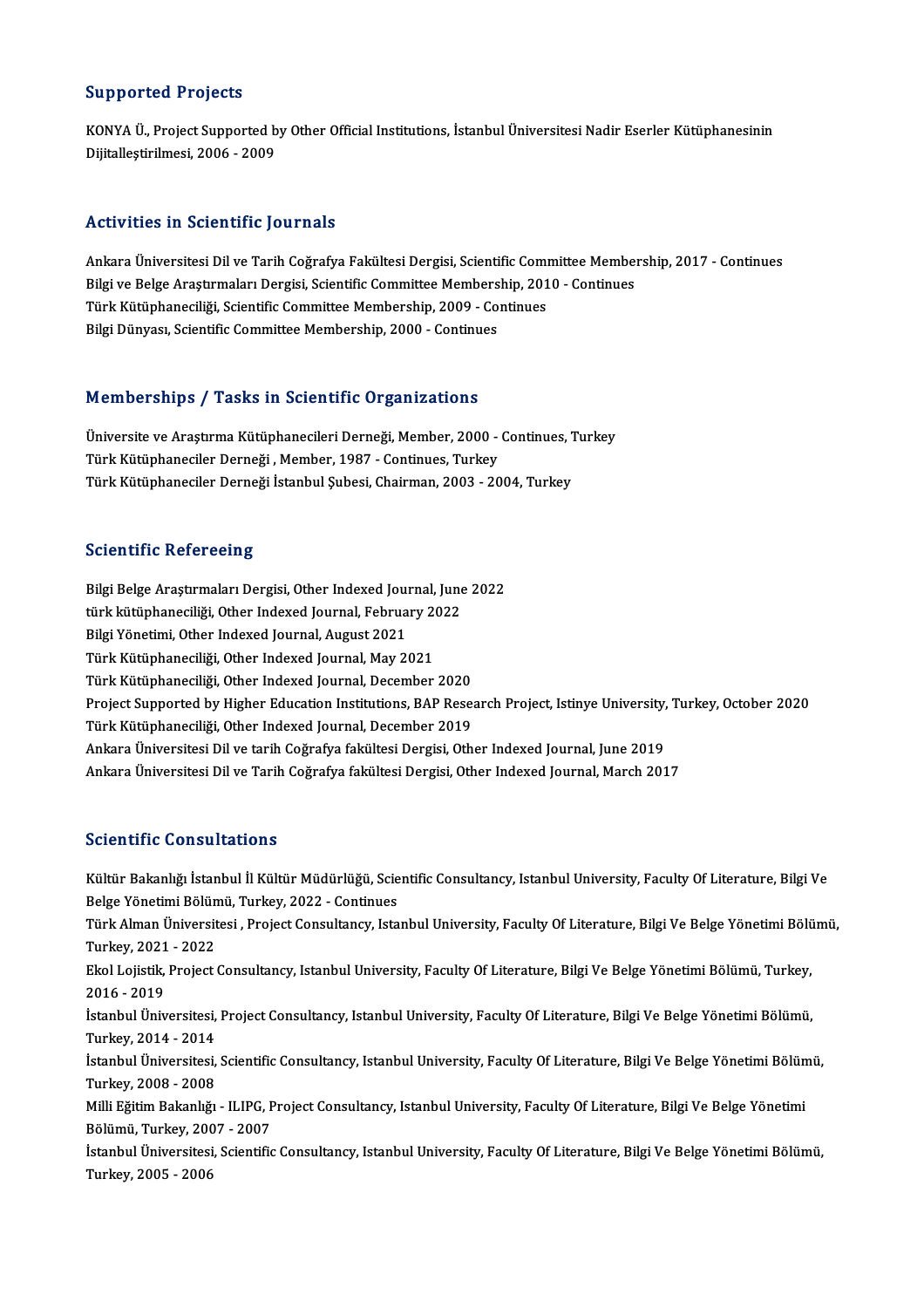## **Edit Congress and Symposium Activities**

Edit Congress and Symposium Activities<br>Vefatının 50. yılında Adnan Ötüken ve Cumhuriyet Dönemi Türk Kütüphaneciliği, Invited Speaker, Bartın, Turkey, 2022<br>European Conference en Information Literegy, Banelista İstanbul Tur Euro Gongress und by inposium neuvities<br>Vefatinin 50. yılında Adnan Ötüken ve Cumhuriyet Dönemi Türk Kütüphaneciliği,<br>European Conference on Information Literacy,, Panelists, İstanbul, Turkey, 2015<br>7th Qualitative and Quan Vefatının 50. yılında Adnan Ötüken ve Cumhuriyet Dönemi Türk Kütüphaneciliği, Invited Speaker, Bartın, Turkey, 2<br>European Conference on Information Literacy,, Panelists, İstanbul, Turkey, 2015<br>7th Qualitative and Quantativ

European Con<br>7th Qualitative<br>France, 2015<br>5th Qualitative 7th Qualitative and Quantative Methods in Libraries QQML 2015: International Conference, Invited Speaker, Paris,<br>France, 2015<br>5th Qualitative and Quantative Methods in Libraries QQML 2014: International Conference , Invite

France, 2015<br>5th Qualitative and Quantative Methods in Libraries QQML 2014: International Conference , Invited Speaker, Rome, Italy,<br>2013 5th Qualitative and Quantative Methods in Libraries QQML 2014: International Conference , Invited Speaker, Rome, Italy,<br>2013<br>3. Halk Kütüphaneciliği Sempozyumu: Kütüphanelerde Mekan tasarımı 8-10 Mayıs 2013, Invited Speake

2013<br>3. Hall<br>2013 3. Halk Kütüphaneciliği Sempozyumu: Kütüphanelerde Mekan tasarımı 8-10 Mayıs 2013, Invited Speaker, Muğla, Turkey,<br>2013<br>3. Uluslar arası Değişen Dünyada Bilgi Yönetimi Sempozyumu. 19 – 21 Eylül 2012, Invited Speaker, Ankar

2013<br>3. Uluslar arası Değişen Dünyada Bilgi Yönetimi Sempozyumu. 19 – 21 Eylül 2012, Invited Speaker, Ankara, Turkey<br>Bilgi Eksenli Kuram ve Uygulamalar Sorgulayıcı ve Çözümleyici Yaklaşımlar Sempozyumu (2012), Invited Spea 3. Uluslar arası Değişen<br>Bilgi Eksenli Kuram ve U<br>Nevşehir, Turkey, 2012<br><sup>4th</sup> Qualitative and Quar Bilgi Eksenli Kuram ve Uygulamalar Sorgulayıcı ve Çözümleyici Yaklaşımlar Sempozyumu (2012), Invited Speaker,<br>Nevşehir, Turkey, 2012<br>4th Qualitative and Quantative Methods in Libraries QQML 2012: International Conference M

Nevşehir, Turl<br>4th Qualitative<br>Ireland, 2012<br><sup>2</sup>rd Internatio 4th Qualitative and Quantative Methods in Libraries QQML 2012: International Conference M, Invited Speaker, Limer<br>Ireland, 2012<br>3rd International Conference on Qualitative and Quantitative Methods in Libraries:, Invited Sp

Ireland, 2012<br>3rd International Conference on Qualitative and Quantitative Methods in Libraries:, Invited Speaker, Athens, Greece,<br>2011

47. Kütüphane Haftası Kartal İlçe Halk Kütüphanesi, Invited Speaker, İstanbul, Turkey, 2011

Müzik ve Sanat Kütüphaneleri Borusan Kültür Merkezi, Session Moderator, İstanbul, Turkey, 2011

47. Kütüphane Haftası Kartal İlçe Halk Kütüphanesi, Invited Speaker, İstanbul, Turkey, 2011<br>Müzik ve Sanat Kütüphaneleri Borusan Kültür Merkezi, Session Moderator, İstanbul, Turkey, 2011<br>" İstanbul İl Milli Eğitim Müdürlüğ Müzik ve Sanat Kütüphaneleri Borusan Kültür Merkezi, Sess<br>" İstanbul İl Milli Eğitim Müdürlüğü Bilgi Okuryazarlığı Eğitin<br>İstanbul Koç Lisesi, Invited Speaker, İstanbul, Turkey, 2010<br>İstanbul Koçliköv Azir Berker İleş Helk " İstanbul İl Milli Eğitim Müdürlüğü Bilgi Okuryazarlığı Eğitim Programı, Panelists, İstanbul, Tu<br>İstanbul Koç Lisesi, Invited Speaker, İstanbul, Turkey, 2010<br>İstanbul Kadıköy Aziz Berker İlçe Halk Kütüphanesi, Invited Spe

İstanbul Koç Lisesi, Invited Speaker, İstanbul, Turkey, 2010<br>İstanbul Kadıköy Aziz Berker İlçe Halk Kütüphanesi, Invited Speaker, İstanbul, Turkey, 2010<br>46. Kütüphane Haftası - İstanbul Üniversitesi Edebiyat Fakültesi, Inv 46. Kütüphane Haftası - İstanbul Üniversitesi Edebiyat Fakültesi, Invited Speaker, İstanbul, Turkey, 20<br>46. kütüphane Haftası - İstanbul Orhan kemal İl Halk Kütüphanesi, Invited Speaker, İstanbul, Turkey,<br>46. Kütüphane Haf

İstanbul Kadıköy Aziz Berker İlçe Halk Kütüphanesi, Invited Speaker, İstanbul, Turkey, 2010<br>46. Kütüphane Haftası - İstanbul Üniversitesi Edebiyat Fakültesi, Invited Speaker, İstanbul, Turkey, 2010<br>46. kütüphane Haftası -

46. kütüphane Haftası - İstanbul Orhan kemal İl Halk Kütüphanesi, Invited Speaker, İstanbul, Turkey, 2010<br>46. Kütüphane Haftası İstanbul Üniversitesi Doktora Salonu, Invited Speaker, İstanbul, Turkey, 2010<br>Fatih Ali Emiri

Kuzey Kıbrıs Türk Cumhuriyeti Milli Kütüphanesi, Invited Speaker, Lefkoşa, Cyprus (Kktc), 2008

Fatih Ali Emiri Kültür Merkezi, Invited Speaker, İstanbul, Turkey, 2010<br>Kuzey Kıbrıs Türk Cumhuriyeti Milli Kütüphanesi, Invited Speaker, Lefkoşa, Cyprus (Kktc), 2008<br>44. Kütüphane Haftası - Orhan Kemal İl Halk Kütüphanesi 44. Kütüphane Haftası - Orhan Kemal İl Halk Kütüphanesi, Invited Speaker, İstanbul, Turkey, 2<br>İstanbul Harp Akademileri, Invited Speaker, İstanbul, Turkey, 2006<br>1.Uluslararası Bilgi Hizmetleri Sempozyumu: İletişim, Invited

İstanbul Harp Akademileri, Invited Speaker, İstanbul, Turkey, 2006<br>1.Uluslararası Bilgi Hizmetleri Sempozyumu: İletişim, Invited Speaker, İstanbul, Turkey, 2006

Kuzey Kıbrı Türk Cumhuriyeti Milli Kütüphanesi Gelişim Projesi, Invited Speaker, Lefkoşa, Cyprus (Kktc), 2006

1.Uluslararası Bilgi Hizmetleri Sempozyumu: İletişim, Invited Speaker, İstanbul, Turkey, 2006<br>Kuzey Kıbrı Türk Cumhuriyeti Milli Kütüphanesi Gelişim Projesi, Invited Speaker, Lefkoşa, Cyprus (Kktc), 2006<br>Bilgi Hizmetlerini Kuzey Kıbrı Türk Cumhuriyeti Milli Kütüphanesi Gelişim Projesi, Invited Speaker, Lefkoşa, Cyprus (Kktc), 2006<br>Bilgi Hizmetlerinin Organizasyonu ve Pazarlanması -ÜNAK Kadir Has üniversitesi, Invited Speaker, İstanbul, Turk<br> Bilgi Hizmetlerinin Orga<br>Bilgi Toplumuna Açılan<br>İstanbul, Turkey, 2005<br>Bilgi Toplumuna Agılan

Bilgi Toplumuna Açılan Kapı: Kütüphaneler ve Toplum Bilincinin Geliştirilmesi 20 Eylül 2005, Session Moderator,<br>İstanbul, Turkey, 2005<br>Bilgi Toplumuna Açılan Kapı : Kütüphaneler ve Toplum Bilincinin Geliştirilmesi (Uluslar İstanbul, Turkey, 2005<br>Bilgi Toplumuna Açılan<br>İstanbul, Turkey, 2005<br>Kütünbanesiliğin Desta Bilgi Toplumuna Açılan Kapı : Kütüphaneler ve Toplum Bilincinin Geliştirilmesi (Uluslararası konferans<br>İstanbul, Turkey, 2005<br>Kütüphaneciliğin Destanı Sempozyumu Hacettepe Üniversitesi, Invited Speaker, Ankara, Turkey, 200

İstanbul, Turkey, 2005<br>Kütüphaneciliğin Destanı Sempozyumu Hacettepe Üniversitesi, Invited Speaker, Ankara, Turkey, 2004<br>40. Kütüphane Haftası Bildirileri, Invited Speaker, İstanbul, Turkey, 2004

Türkiye'de Kütüphane ve Enformasyon Biliminin Kurumsal Gelişimi:İ.Ü. Edebiyat Fakültesi Kütüphanecilik Bölümü'nün 40. Kütüphane Haftası Bildirileri, Invited Speaker, İstanbul, Turkey, 2004<br>Türkiye'de Kütüphane ve Enformasyon Biliminin Kurumsal Gelişimi:İ.Ü. Edebiyat Fakültesi Küti<br>Kuruluşunun 36. Yılı Anısına Düzenlenen Sempozyum, Inv Türkiye'de Kütüphane ve Enformasyon Biliminin Kurumsa<br>Kuruluşunun 36. Yılı Anısına Düzenlenen Sempozyum, Inv<br>4. Ulusal Yayın Kongresi , Panelists, Ankara, Turkey, 1998

4. Ulusal Yayın Kongresi , Panelists, Ankara, Turkey, 1998<br>Citations

Citations<br>Total Citations (WOS):4<br>b.indox (WOS):1 h-index (WOS):1

# h-index (WOS):1<br>Representation and Promotion Activities